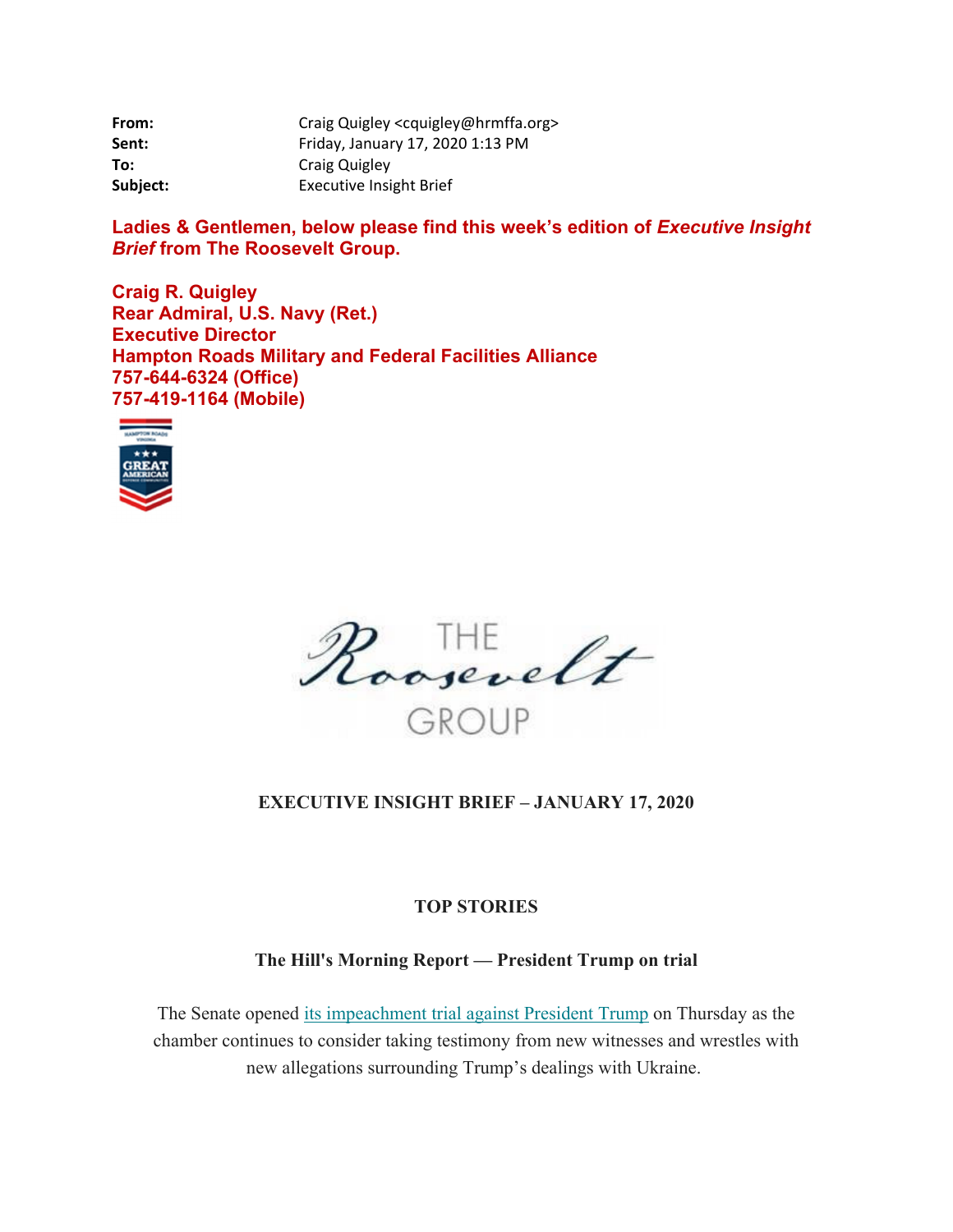#### **GAO: Trump's hold on Ukraine aid violated budget law**

The Government Accountability Office said in an opinion Thursday that President Trump violated federal budget law when he ordered White House officials to withhold most of a \$250 million military aid package for Ukraine last summer.

## **U.S. troops were injured in Iran missile attack despite Pentagon initially saying there were no casualties**

*(CNN)*Several US service members were injured during last week's Iranian missile attack on Al-Asad airbase in Iraq despite the Pentagon initially saying that no casualties were suffered.

"While no U.S. service members were killed in the Jan. 8 Iranian attack on Al Asad Air base, several were treated for concussion symptoms from the blast and are still being assessed," the U.S.-led military coalition fighting ISIS in Iraq and Syria said in a statement Thursday.

### **Congress wrestles with deterring China ― beyond nukes**

WASHINGTON — Days after China's navy commissioned its biggest and most advanced surface warship yet, on a path to an estimated 420 ships by 2035, key experts told Congress the U.S. must form a new and creative strategy to deter China, beyond nuclear weapons.

# **House Armed Services chairman exploring options to stop Trump from taking \$7.2B in DOD funds for wall**

The chairman of the House Armed Services Committee said Wednesday he "absolutely" wants this year's defense policy bill to address President Trump's reported plan to take another \$7.2 billion from the Pentagon for his southern border wall, but acknowledged the difficulty of doing so.

### **U.S.-China trade deal: Five things that aren't in it**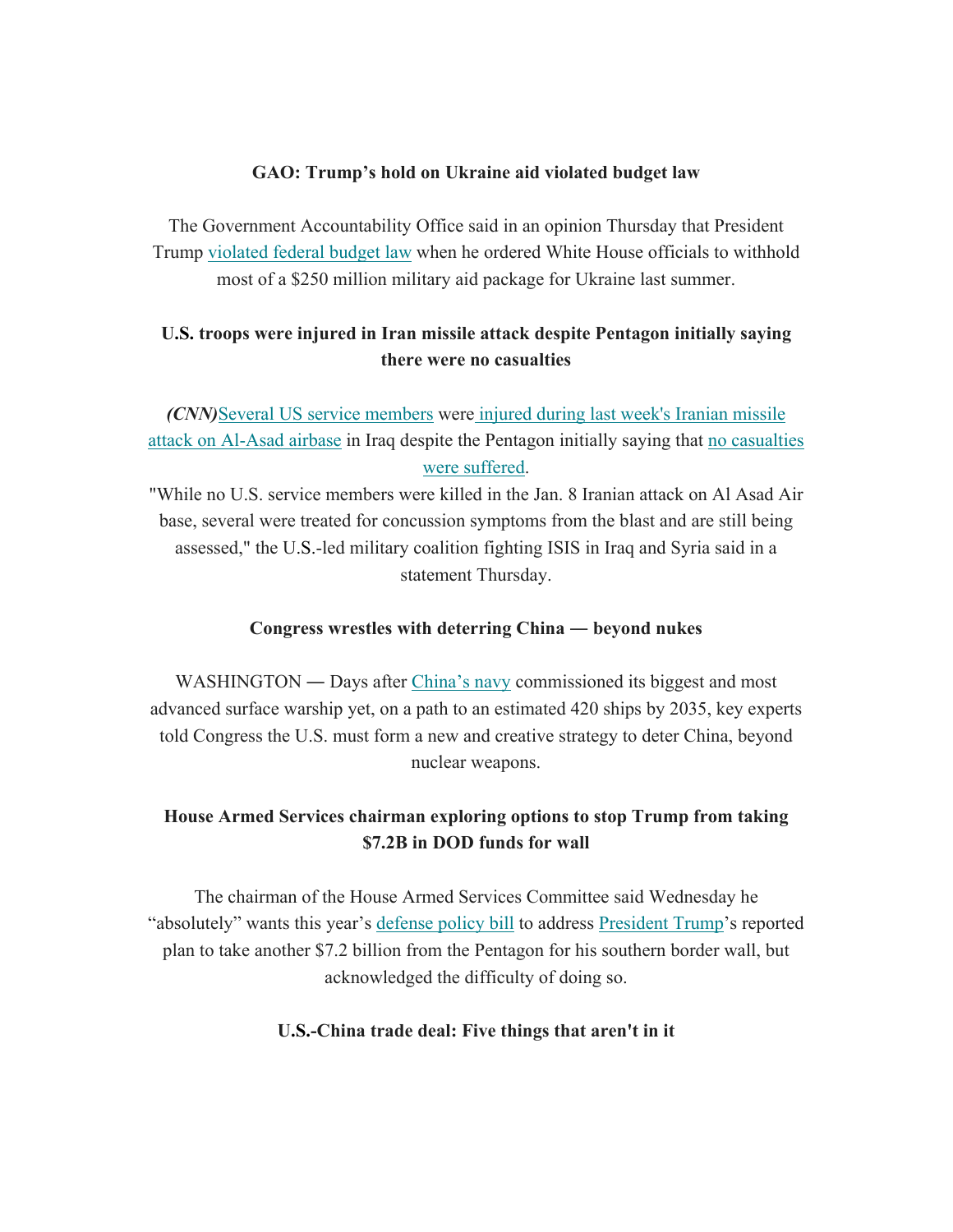The U.S. and China have finally - after almost two years of hostilities - signed a "phase one" trade deal. But it only covers the easier aspects of their difficult relationship, and only removes some of the tariffs. The biggest hurdles are still to come, and could stand in the way of a second phase agreement - one that would in theory remove all of the tariffs, bringing some much-needed relief for the global economy, which is in the interests of all.

#### **The Roosevelt Group adds Pentagon aide**

The Roosevelt Group has hired Jamie Jones Miller as a senior adviser. She was previously the Defense Department's principal deputy assistant secretary for legislative affairs and before that served as chief of staff to Rep. Rob Wittman (R-Va.), the ranking member of the House Armed Services Seapower Subcommittee. She plans to register as a lobbyist, according to the firm.

#### **THIS DAY IN HISTORY**

#### **27 BC**

The title Augustus is bestowed upon Gaius Julius Caesar Octavian by the Roman Senate

#### **1412**

The Medici family is appointed official banker of the Papacy

#### **1605**

The first edition of "El ingenioso hidalgo Don Quijote de la Mancha" (Book One of Don Quixote) by Miguel de Cervantes is published in Madrid

#### **1793**

French King Louis XVI sentenced to death by the National Convention during the French Revolution

#### **1913**

British House of Commons accepts Home Rule for Ireland (but the Great War gets in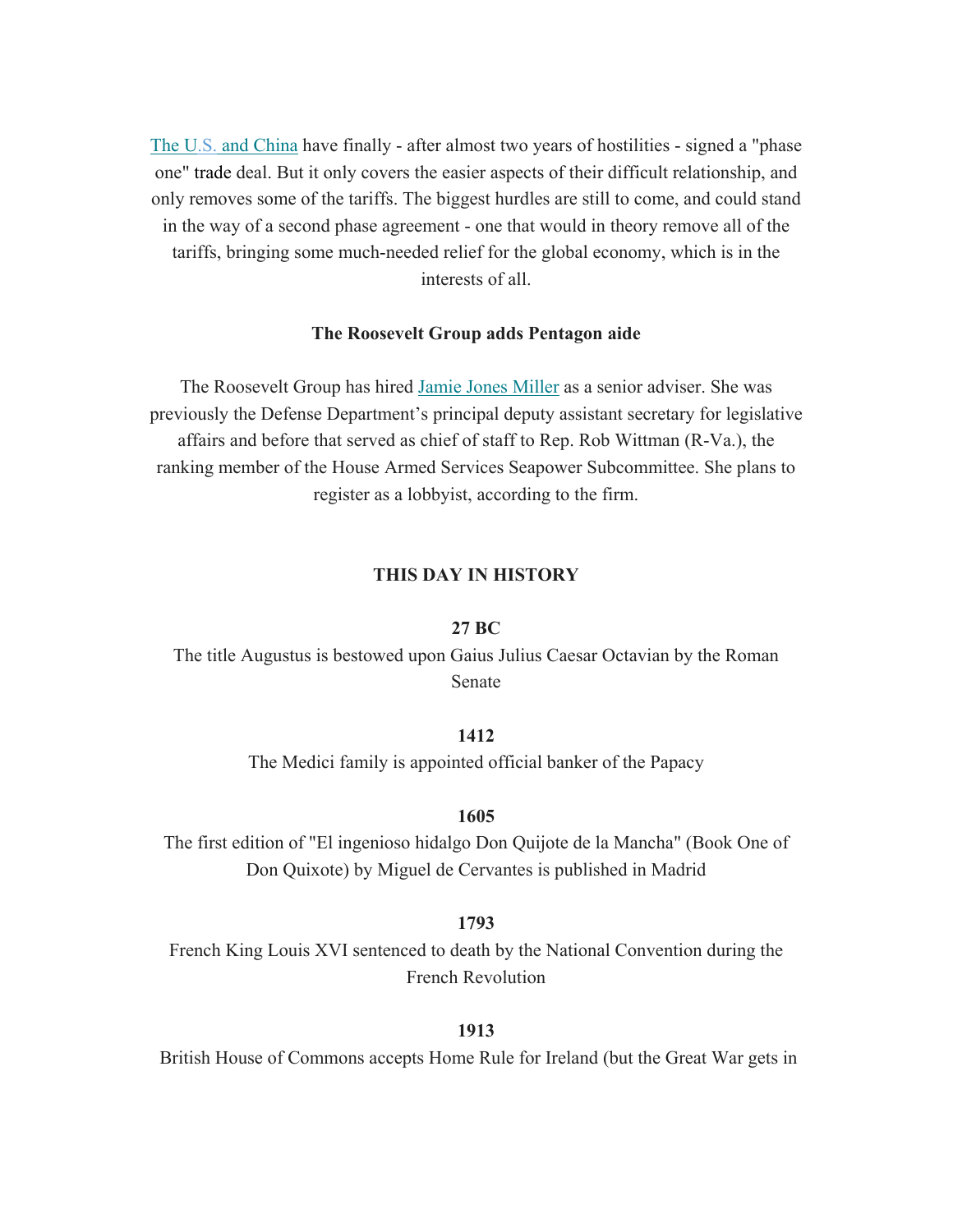the way of it happening)

**1920** 

1st assembly of the League of Nations is held in Paris.

### **LOOK AHEAD**

### *Monday, January 20*

### **11:30 AM EST**

**The Friends of the National World War II Memorial** holds a ceremony and wreath presentation to mark the 75th anniversary of the World War II Battle of the Colmar Pocket, a "significant strategic moment that secured a defensive line along the Rhine." National World War II Memorial, 1750 Independence Avenue SW, Atlantic Arch 202-543-0878 Thalia Ertman;

#### **Participants:**

- Jan Scruggs, Founder of the Vietnam Veterans Memorial
- Harry Miller, WWII veteran
- Army Col. Frederick Clinton, WWII veteran
- French Navy Capt. Cedric Chetaille, Naval attache at the Embassy of France

#### *Wednesday, January 22*

#### **9:30 AM EST**

### **The Air Force Association's Mitchell Institute for Aerospace Studies** hold a

discussion on "An Update from the MidEast AOR (Area of Responsibility)." 1501 Lee Highway, Boardroom, Arlington, Va. 703-247-5800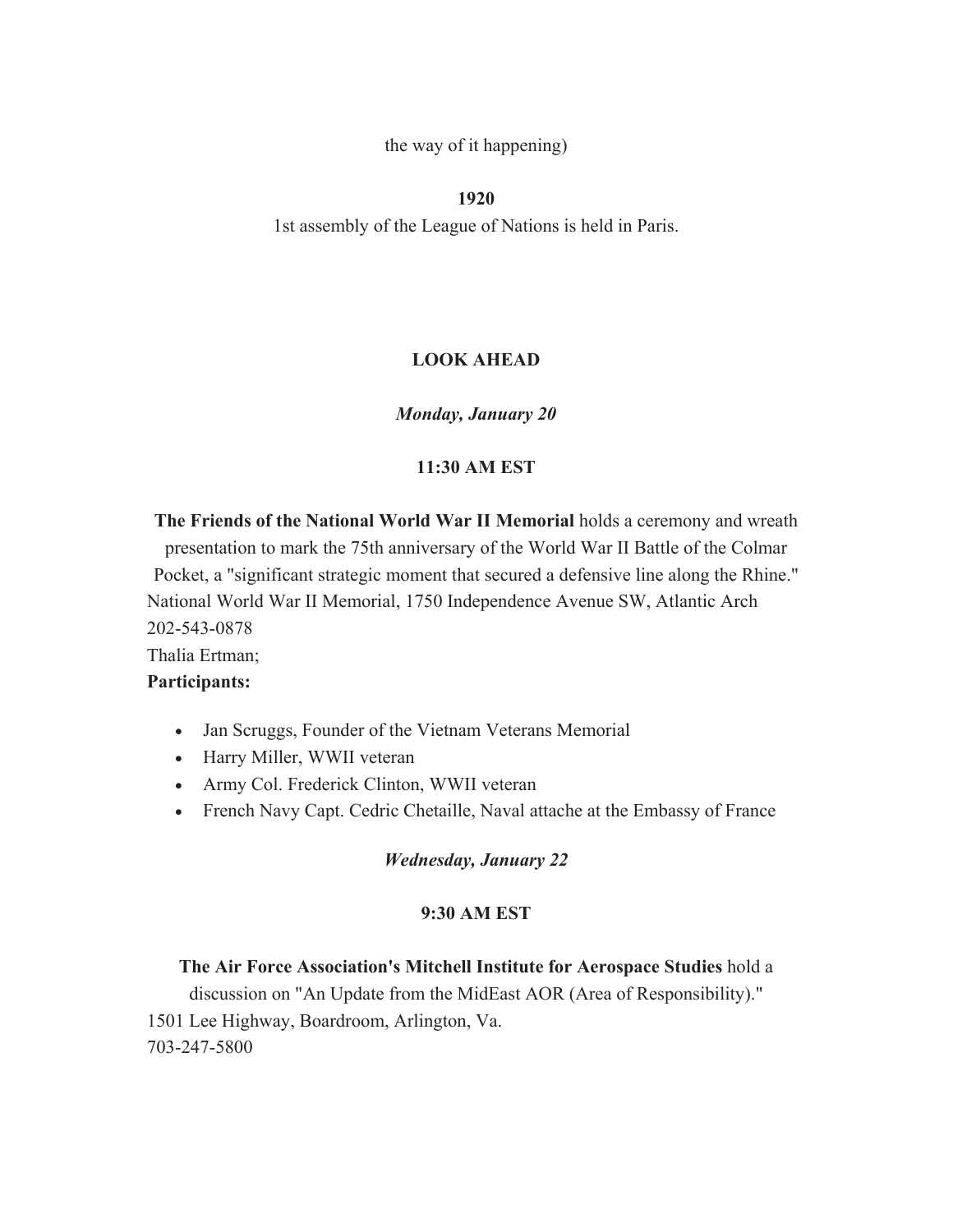Jordan Lindeke, ext. 4813; **Participants:** 

> Air Force Maj. Gen. Alex Grynkewich, Deputy commander of the Combined Joint Task Force - Operation Inherent Resolve, U.S. Central Command

## **11:30 AM EST**

**The Center for Strategic and Budgetary Assessments** holds a discussion on a new report, "Five Priorities for the Air Force's Future Combat Air Force." CSBA, 1667 K St. NW, Suite 950 202-331-7990 **Participants:** 

- Carl Rehberg, Non-resident senior fellow at CSBA
- Mark Gunzinger, Non-resident senior fellow at CSBA
- Thomas Mahnken, President and CEO of CSBA
- Lukas Autenried, Analyst at CSBA

### **12:00 PM EST**

**The Armed Forces Communications and Electronics Association** holds a discussion with Army Col. Chad Harris, project manager for defensive cyber operations at the Army Program Executive Office for Enterprise Information Systems. Ft. Belvoir Officer's Club, 5500 Schulz Circle, Building 20, Fort Belvoir Va. 703-631-6179

### **2:00 PM EST**

# **The Center for Strategic and International Studies** holds a discussion on "Asia Forecast 2020."

Highlight:

- 2:10 p.m.: Panel discussion on "Politics and Leadership"
- 3:10 p.m.: Panel discussion on "Security"
- 4:10 p.m.: Panel discussion on "Economics and Trade"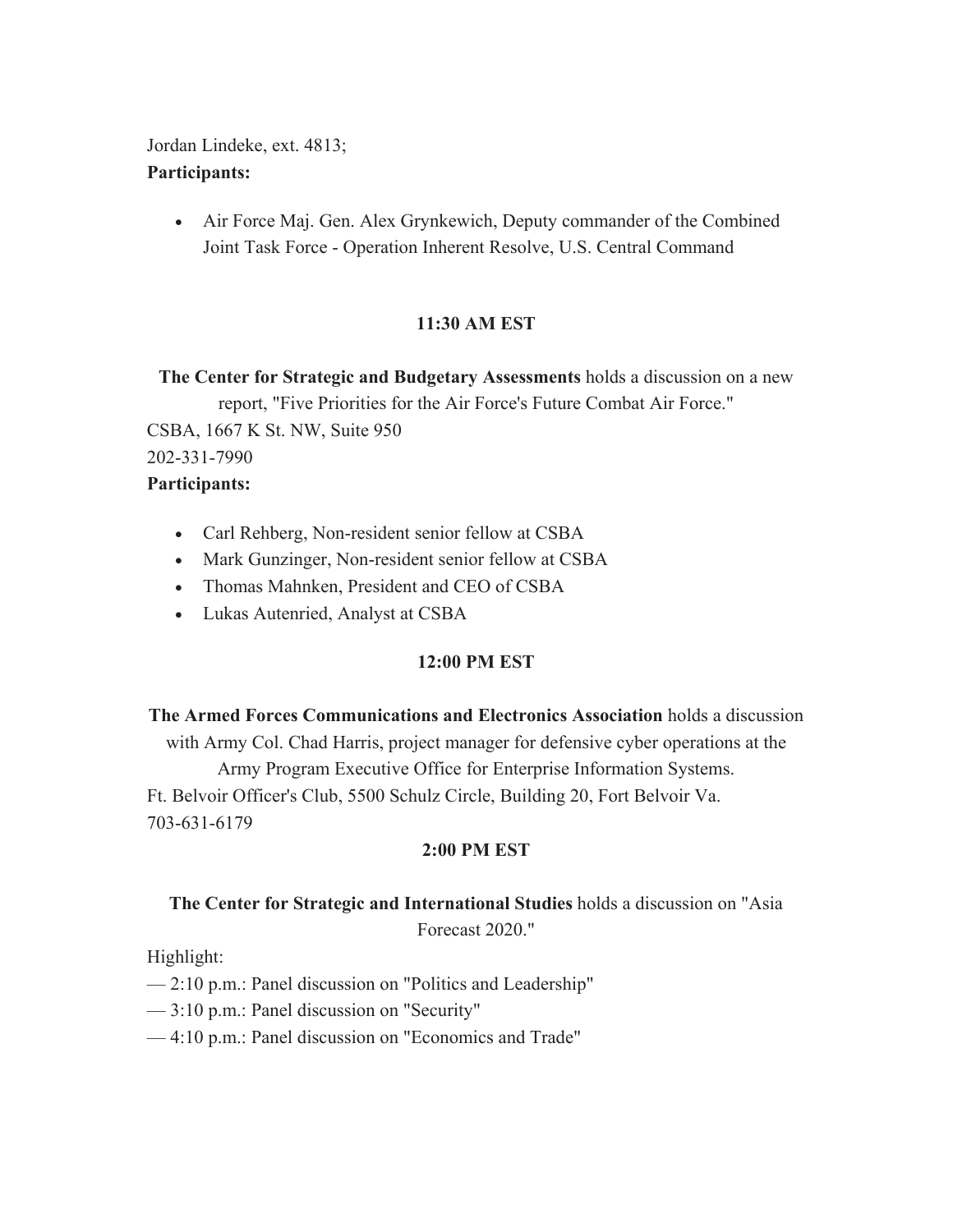CSIS, 1616 Rhode Island Avenue NW 202-775-3242 Andrew Schwartz

### **3:30 PM EST**

**The Institute for Policy Studies** holds a discussion on "The Iran Crisis and the Future of U.S. Foreign Policy."

IPS, 1301 Connecticut Avenue NW 202-234-9382 ext. 5229; **Participants:** 

- Michael Klare, Associate at IPS
- Phyllis Bennis, Director of the IPS New Internationalism Project
- Negin Owliaei, Research associate at IPS
- John Feffer, Director of IPS's Foreign Policy in Focus Project

### **Thursday, January 24**

### **4:00 PM EST**

### **The Armed Forces Communications and Electronics Association** holds a discussion

on small business procurement opportunities forecast 2020-2021. Maggiano's Little Italy, Tysons Galleria, 2001 International Drive, McLean, Va. 703-631-6179

### **Participants:**

- Brian Friel, Founder of BD Squared LLC
- Stephanie Mitchell former acquisition official at the Defense Information Systems Agency

### **Have a great weekend!**

The Executive Insight Brief is a compilation of articles of interest prepared by The Roosevelt Group research team. This information is provided for situational awareness. Items are chosen to highlight trends and issues in the news and do not necessarily